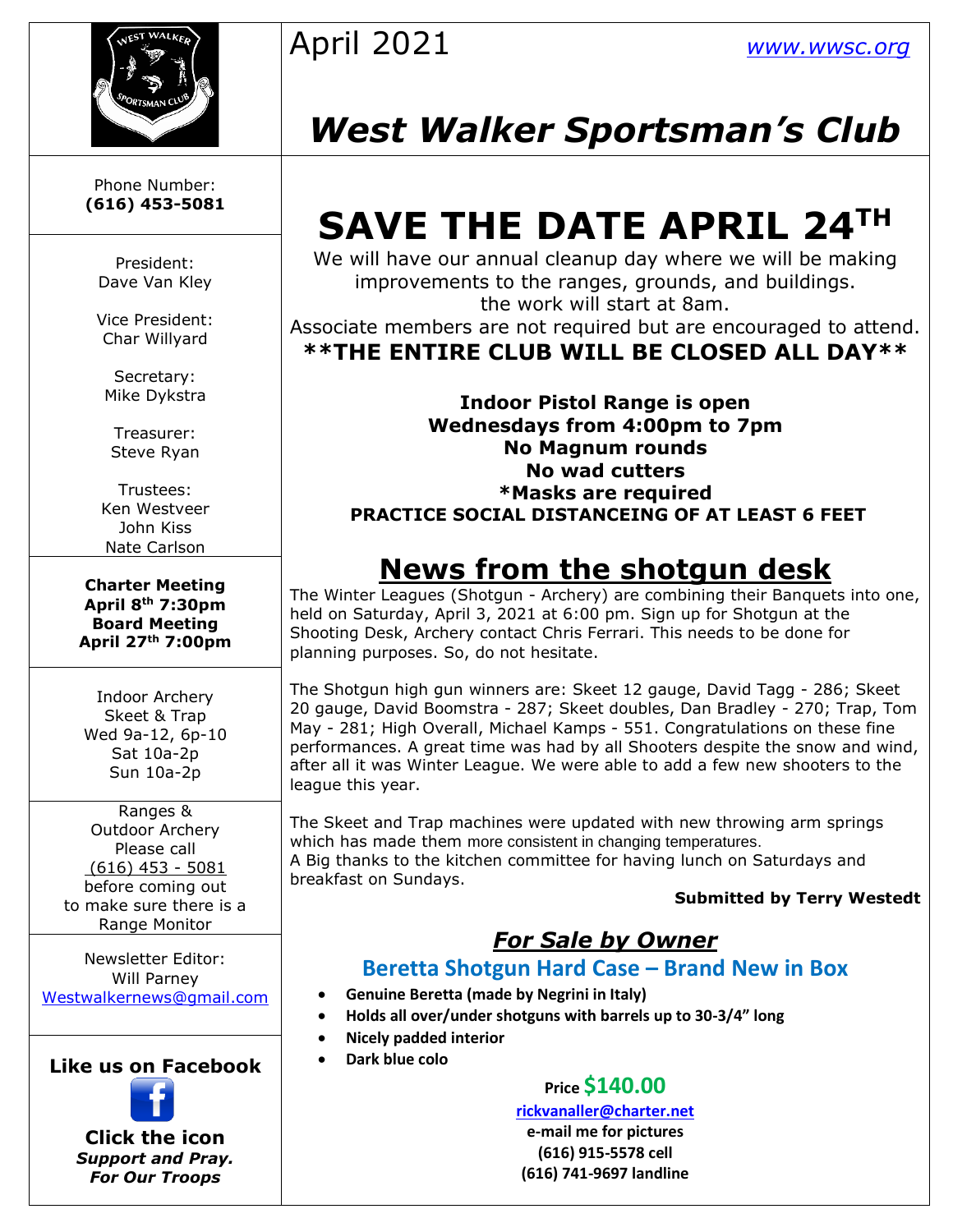

# **Spring 2021 Youth Archery**

West Walker Sportsman Club will be hosting youth archery opportunities during the Spring of 2021 at the outdoor archery range. The program will be 5 weeks of lessons Thursday evenings 4/29, 5/6, 5/13, 5/20 & 5/27.

This program is designed for beginner and intermediate youth to learn safety, proper archery form, and have fun. All equipment is provided, but own equipment can be used. Any students under the age of 8 will require a safety evaluation and approval by the instructors for safety reasons prior to being accepted into the program. Contact Jerry Schondelmayer for more information.

Given the current COVID 19 situation we may need to alter any part of our program due to State of Michigan or Federal Safety Guidelines.

#### **Youth Archery**

- Thursday Evenings from 6:30 to 7:30
- Instruction is on basic form, safety & FUN
- Equipment is provided
- 6-week program
- •Class limited to 18 students

If we have a large number of students initially signup, we may add a 5:00-6:00 class

The cost will be a one-time \$30.00 signup fee for targets/supplies/party that includes the \$2.00 per week range fee payable with cash on the first night. Contact Jerry Schondelmayer for more information or to sign up your young archers.

| Shannon Griffin                                                                      | Jessica Jeffery                                                                           | Jerry Schondelmayer                                                                                   |  |  |
|--------------------------------------------------------------------------------------|-------------------------------------------------------------------------------------------|-------------------------------------------------------------------------------------------------------|--|--|
| Shannon Griffin<br>USA Archery Level 2 Instructor<br>616-283-2879<br>n0ck-0n@att.net | Jessica Jeffery<br>USA Archery Level 2 Instructor<br>616-520-3052<br>jjeffery19@gmail.com | Jerry Schondelmayer<br>USA Archery Level 3 NTS Coach<br>616-836-0025<br>jerry schondelmayer@yahoo.com |  |  |
| Jamie Rolfe<br>USA Archery Level 2 Instructor                                        | Charlie Talboys<br>USA Archery Level 2 Instructor                                         |                                                                                                       |  |  |

jamie.rolfe27@gmail.com charlie.talboys@mulderbros.com 616-204-1729 616-901-9023

[jamie.rolfe27@gmail.com](mailto:jamie.rolfe27@gmail.com) [charlie.talboys@mulderbros.com](mailto:charlie.talboys@mulderbros.com)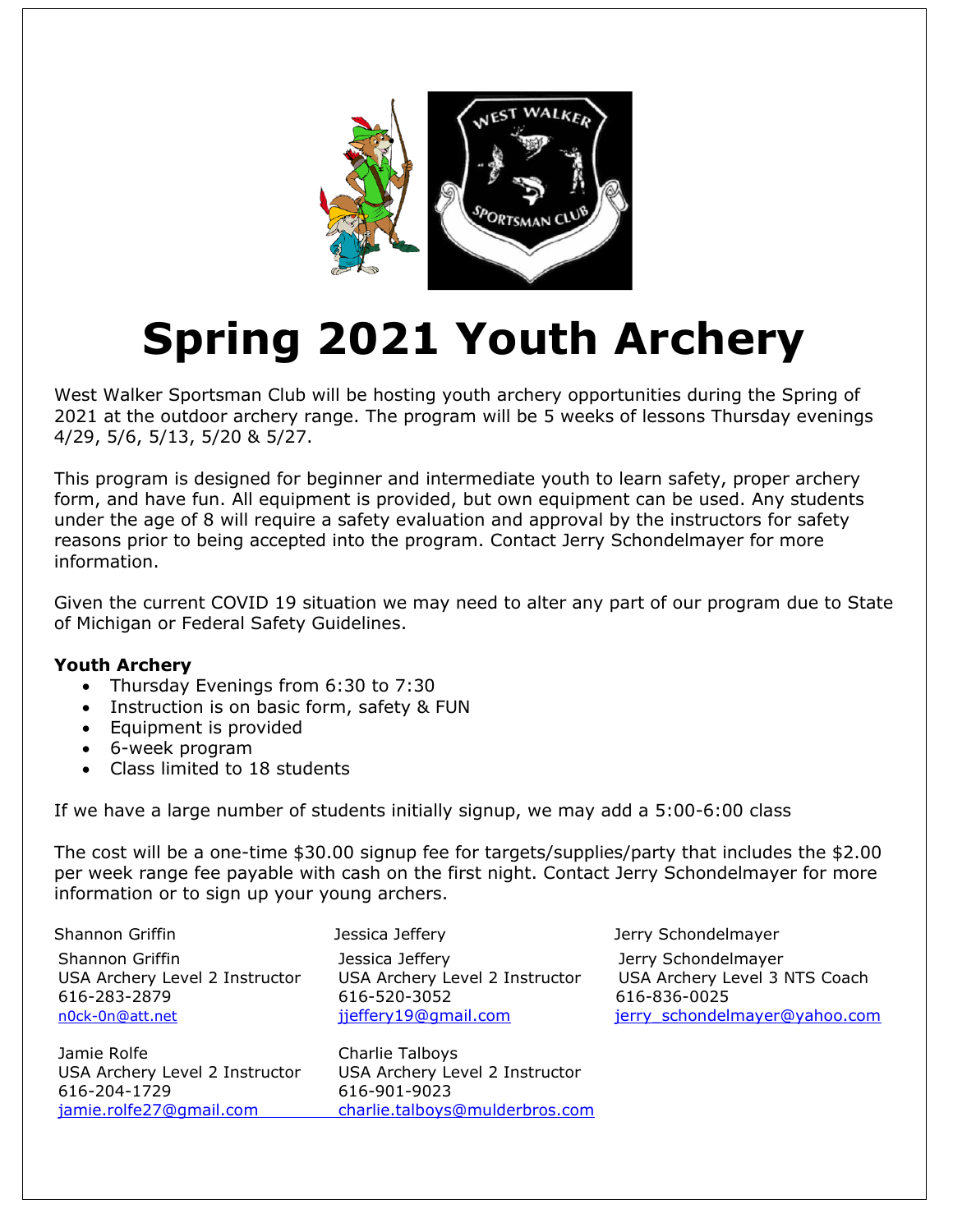### **NEED Volunteers to be trained as Range Monitors.** WWSC is seeking members to serve flexible shifts, typically 4 to 5 ¼ hrs Please contact Jeff Reynolds (616)710 1280 Email; [wwsc.range.monitor@gmail.com](mailto:wwsc.range.monitor@gmail.com) if you are interested

#### **Range Monitors receive:**

1% discount toward membership renewal for each hour served {60 hrs served; approximately one shift / month = 60% discount} Personal use of indoor pistol range for serving two or more shifts per month **Call 616-453-5081 to CONFIRM the ranges are open**